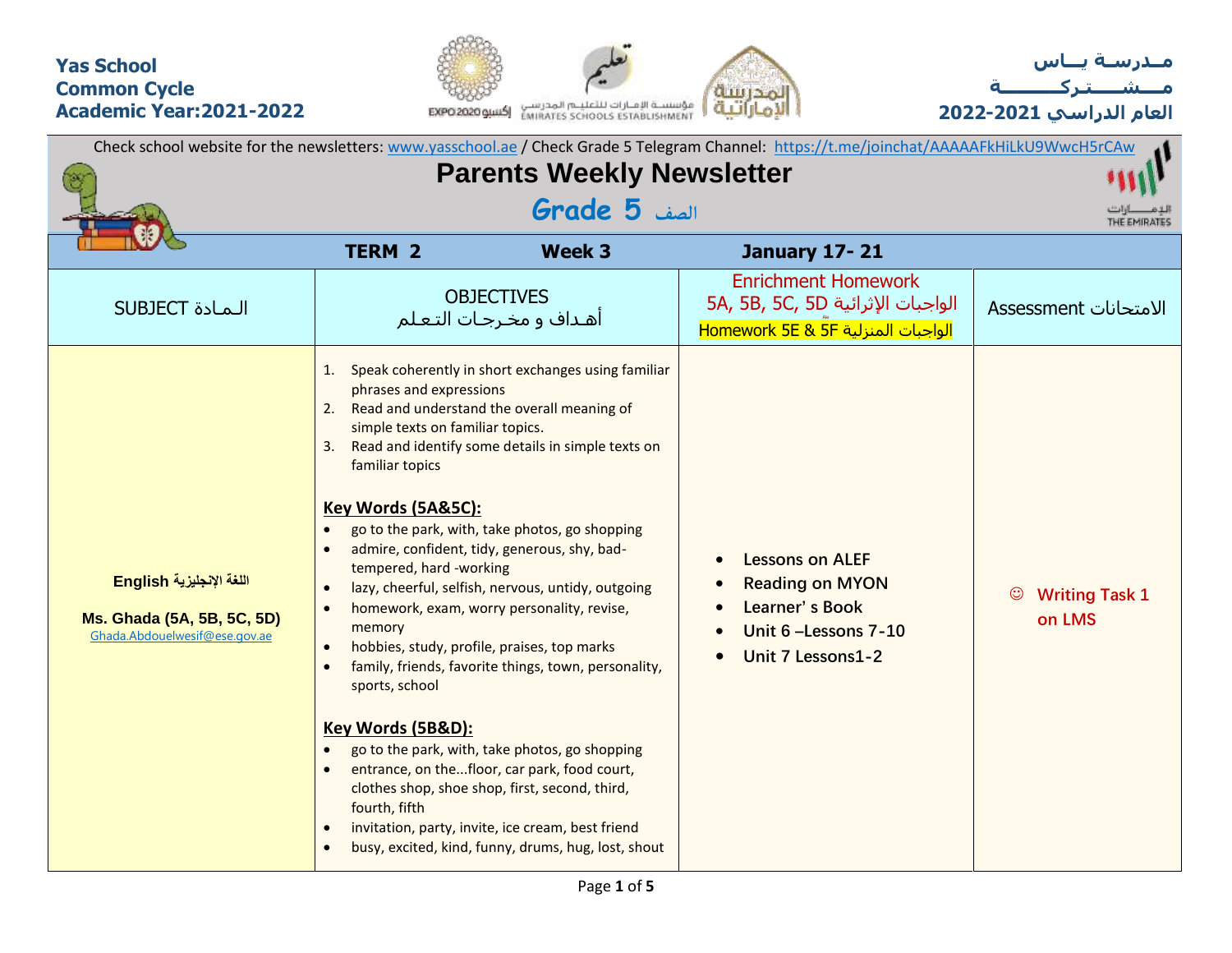| <b>English Elite</b><br>اللغة الإنجليزية نخبة<br>Ms. Kaypris (5E, 5F)<br>kaypris.evans@ese.gov.ae |                                                                                      | <b>Listening: Listen and identify specific</b><br>information about past and present<br>explorers.<br><b>Reading:</b> Read a blog post about an<br>$\bullet$<br>expeditions and young explorers.<br><b>Speaking: Express and discuss own</b><br>$\bullet$<br>ideas about eating habits around the<br>world<br><b>Writing:</b> Write a blog post about space<br>exploration. | <b>LMS Activities</b><br><b>Activity Book</b><br>MyOn Reading Task                                                                                                | <b>LMS Quiz</b>                                                                             |
|---------------------------------------------------------------------------------------------------|--------------------------------------------------------------------------------------|-----------------------------------------------------------------------------------------------------------------------------------------------------------------------------------------------------------------------------------------------------------------------------------------------------------------------------------------------------------------------------|-------------------------------------------------------------------------------------------------------------------------------------------------------------------|---------------------------------------------------------------------------------------------|
| Math<br>الرياضيات                                                                                 | <b>Ms. Tasneem</b><br>(5C, 5D)<br>tasneem.kaloo@ese.gov.ae                           | <b>Chapter 6: Expressions and Patterns</b><br>L9: Map Locations<br>L10: Ordered Pairs<br>L11: Graph Patterns<br>Chapter review-Ch 6                                                                                                                                                                                                                                         | L9: Pg 459-460<br>L10: Pg 465-466<br>L11- Pg 471-472<br>LMS platform: Complete all Ch<br>6 lessons.<br>Alef Platform-Complete all<br>incomplete lessons for Ch 6. |                                                                                             |
| Math<br>الرياضيات                                                                                 | Mr. Saleh (5A)<br>saleh.fawwaz@ese.gov.ae<br>Mr. Basil (5B)<br>basil.syam@ese.gov.ae | <b>Chapter 6: Expressions and Patterns</b><br>L9: Map Locations<br>L10: Ordered Pairs<br>L11: Graph Patterns<br>Chapter review-Ch 6                                                                                                                                                                                                                                         | Alef Platform-Complete all incomplete<br>lessons for Ch 6.                                                                                                        |                                                                                             |
| Math Elite<br>الرياضيات نخبة                                                                      | Ms. Gary (5E, 5F) Elite<br>gary.vevers@moe.gov.ae                                    | U8L1 - Division Patterns with Decimals<br>and Powers of 10<br>U8L2 - Estimate Quotients of Decimals<br>U8L3 - Represent Division of Decimals by<br>a Whole Number<br>U8L4 - Divide Decimals by Whole<br><b>Numbers</b>                                                                                                                                                      | Homework Worksheets given in<br>class// 20 MINUTES OF ALEKS PER DAY                                                                                               | <b>Weekly Continuous</b><br>Assessment<br>U7L6 - Divide Multi-Digit<br><b>Whole Numbers</b> |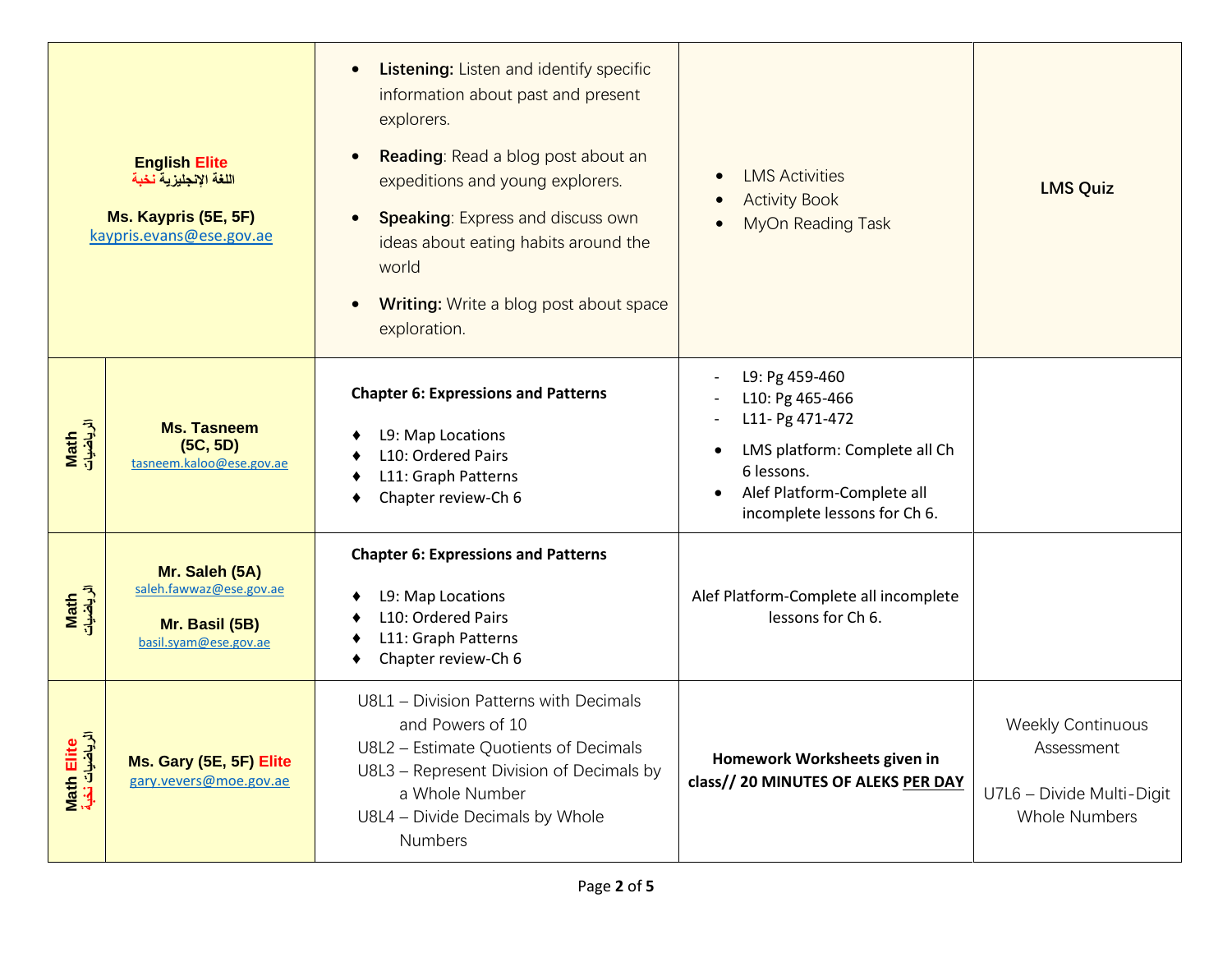| Science Elite<br>العلوم نخبة | Ms. Meeta (5F&5E) Elite<br>meeta.goklani@ese.gov.ae                         | Lesson 3- Effects of the Hydrosphere<br>Students will develop and use models to show<br>how the hydrosphere interacts with Earth's<br>other systems.                                                                                                                                                                                                                                                                   | Homework will be posted on LMS.                            | Pop quiz<br>will be on Monday<br>17th of January 2022<br>On the lesson<br>Humans impact on water<br>resources |
|------------------------------|-----------------------------------------------------------------------------|------------------------------------------------------------------------------------------------------------------------------------------------------------------------------------------------------------------------------------------------------------------------------------------------------------------------------------------------------------------------------------------------------------------------|------------------------------------------------------------|---------------------------------------------------------------------------------------------------------------|
|                              | التربية الإسلامية Islamic<br>المعلمة مريم<br>mariam-ym.alhammadi@ese.gov.ae | القرآن شفيعي<br>نواتج التعلّم<br>• يقرأ الحديث قراءة سليمة معبرة.<br>• يبين دلالة الحديث الشريف.<br>• يوضح مفهوم شفاعة القرآن الكريم لأصحابه يوم القيامة.<br>• يستنبط ثمرات التمسك بكتاب الله تعالى على الفرد والمجتمع.<br>• يسمع الحديث الشريف تسميعاً صحيحاً.                                                                                                                                                        | LMS. منصة                                                  | تسميع الآيات (32-42)<br>من سورة عبس                                                                           |
| Science<br>العلوم            | <b>Ms. Alaweya</b><br>(5A, 5B, 5C, 5D)<br>alaweya.albaiti@ese.gov.ae        | <b>Chapter 6: Physical and chemical</b><br>changes<br><b>Sec1: Mixtures</b><br>Explain what a mixture is<br>Describe the types of mixtures and be<br>able to provide examples for each type<br>Identify the parts of a solution<br>Identify the limits of a solution<br>Recognize and describe how to<br>separate mixtures using various<br>methods<br>Provide everyday examples of the<br>different types of mixtures | Alef Assessment                                            | <b>LMS Assessment</b>                                                                                         |
|                              | 5A, 5B المعلم خالد<br>khaled.hasan@ese.gov.ae                               | درس تاريخ الأحذية                                                                                                                                                                                                                                                                                                                                                                                                      | حل منصة ألف                                                |                                                                                                               |
| Arabic<br>اللغة العربية      | 5C, 5D, 5E, 5F المعلمة نوال<br>nawal.alhossani@ese.gov.ae                   | درس : كان وأخواتها ( أنواع خبر ها)                                                                                                                                                                                                                                                                                                                                                                                     | حل منصة ألف للطلبة العام.<br>قراءة قصص خارجية لطلبة النخبة |                                                                                                               |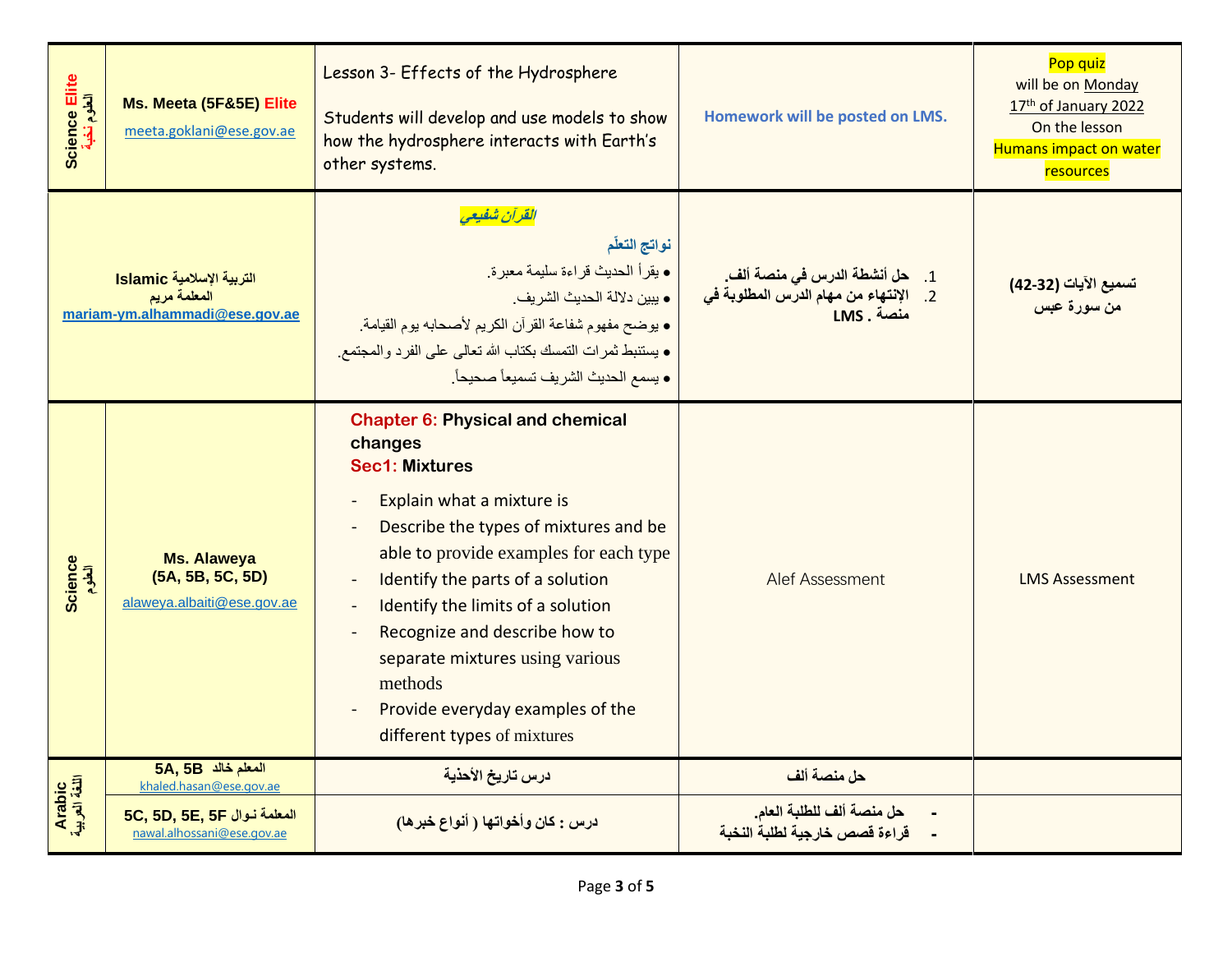|                                                                                        | الدراسات الاجتماعية Social Studies<br>المعلمة عائشة الكعبى<br>ayesha.alkaabi@ese.gov.ae                                   | درس: السكان في دول مجلس التعاون الخليجي                                                          | •    حل الدرس في منصة ألف (صفوف العام)<br>• حل الواجب على الـ LMS (صفوف النخبة)            |  |
|----------------------------------------------------------------------------------------|---------------------------------------------------------------------------------------------------------------------------|--------------------------------------------------------------------------------------------------|--------------------------------------------------------------------------------------------|--|
| التربية الأخلاقية Moral Education<br>المعلمة عائشة الكعبي<br>ayesha.alkaabi@ese.gov.ae |                                                                                                                           | المواطن القبلية الأولى                                                                           |                                                                                            |  |
|                                                                                        | <b>Design &amp; Technology</b><br>التصميم والتكنولوجيا<br>المعلمة نوال<br>nawal.aldhanhani@ese.gov.ae                     | Student will know how robots know what<br>to do. And what automated controls and<br>its sensors. | <b>MS Activities</b><br><b>Self-Learning PowerPoint and</b><br><b>interactive Activity</b> |  |
|                                                                                        | <b>Visual Art</b><br>الفنون البصرية<br>المعلمة جيهان + المعلمة فاتن<br>gehan.elhawy@ese.gov.ae<br>faten.koussa@ese.gov.ae | درس تأثيريون<br>الاطلاع على مرفقات الدرس من خلال منصة التعلم الذكي<br>LMS                        | إرفاق اللوحة الفنية للدرس السابق على برنامج<br>LMS حتى يتم تقييم العمل الفني للطالب        |  |
| <b>Drama</b><br>$\sum_{i=1}^{n}$                                                       | المعلم محمود صابر<br>5A, 5B, 5E<br>mahmoud.hmohamed@ese.gov.ae                                                            | تطوير المهارات الحسية والذهنية                                                                   |                                                                                            |  |
| <mark>of Wusic</mark><br>موسیقی                                                        | المعلم هاني (بنين)<br>hany.yahia@ese.gov.ae                                                                               | التعرف على الخطوط والمسافات<br>علب المدرج الموسيقب                                               |                                                                                            |  |
|                                                                                        | المعلمة رحمه (بنات)<br>Rahma.Mehrez@moe.gov.ae                                                                            | مؤلفون موسيقيون مشهورون  موتزارت                                                                 |                                                                                            |  |
| Physical & Health<br>التا بية الصد<br>Education                                        | Mr. Brian (Boys)<br>Brian.Shaughnessy@ese.gov.ae                                                                          | <b>ATHLETICS</b><br>-SPRINTING-<br>Understand the correct sprinting technique                    | <b>LMS TASKS</b>                                                                           |  |
| و الر ياضنا                                                                            | <b>Ms. Rabab (Girls)</b><br>Rabeb.Garraz@ese.gov.ae                                                                       | <b>ATHLETICS</b><br>-SHOT PUT-<br>Understand the correct shot-put grip and delivery              | <b>SELF LEARNING IN LMS</b><br><b>EXIT CARD</b>                                            |  |

**Please join Yas School** *Elite Telegram***: [https://t.me/joinchat/AAAAAFXG0iBZ6T\\_DzayzjA](https://t.me/joinchat/AAAAAFXG0iBZ6T_DzayzjA)**